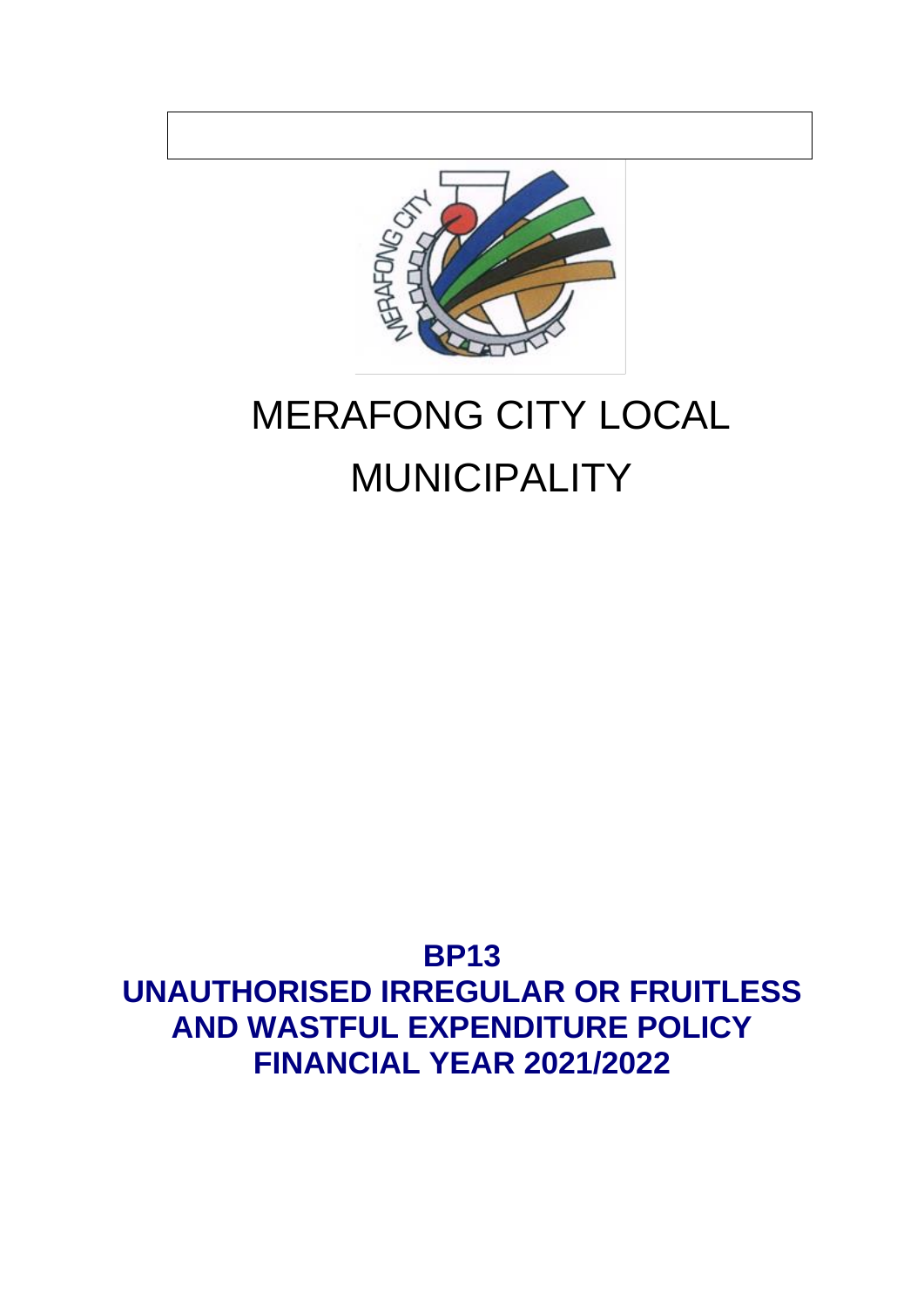### **BP13 UNAUTHORISED IRREGULAR OR FRUITLESS AND WASTEFUL EXPENDITURE POLICY**

| Policy: Unauthorised Irregular or Fruitless<br>and Wasteful Expenditure | Effective Date: 01 July 2021 |
|-------------------------------------------------------------------------|------------------------------|
| Approved:                                                               | Review Date: 31 March 2021   |

#### **1. BACKGROUND**

The purpose of this policy is to define and regulate unauthorised, irregular or fruitless and wasteful expenditure. The aim is to prevent unauthorised, irregular or fruitless and wasteful expenditure; to identify and investigate unauthorised, irregular or fruitless and wasteful expenditure; to respond appropriately in accordance with the law and to address the way to deal with unauthorised, irregular or fruitless and wasteful expenditure conclusively.

In terms of section 4(2)(a) of the Municipal Systems Act (MSA) the council has a duty to use the resources of the municipality in the best interest of the local community. This duty is extended to individual councillors through the Code of Conduct for Councillors which states that a councillor must:

- i. "perform the functions of office in good faith, honestly and in a transparent manner, and
- ii. at all times act in the best interests of the community and in such a way that the credibility and integrity of the municipality are not compromised."

Furthermore, a policy for unauthorised, irregular, fruitless and wasteful expenditure must be compiled and adopted by municipalities to ensure compliance with Section 32 of the MFMA, Act 56 of 2003 and MFMA Circular 68 dealing with unauthorised, irregular, fruitless and wasteful expenditure issued by National Treasury on 10 May 2013. The objectives of this policy are:

#### **2. OBJECTIVE**

The objectives of this policy includes amongst other things:

- (a) Emphasising the accountability of employees;
- (b) Ensuring that employees have a clear and comprehensive understanding of the procedures they must follow when dealing with unauthorised, irregular or fruitless and wasteful expenditure;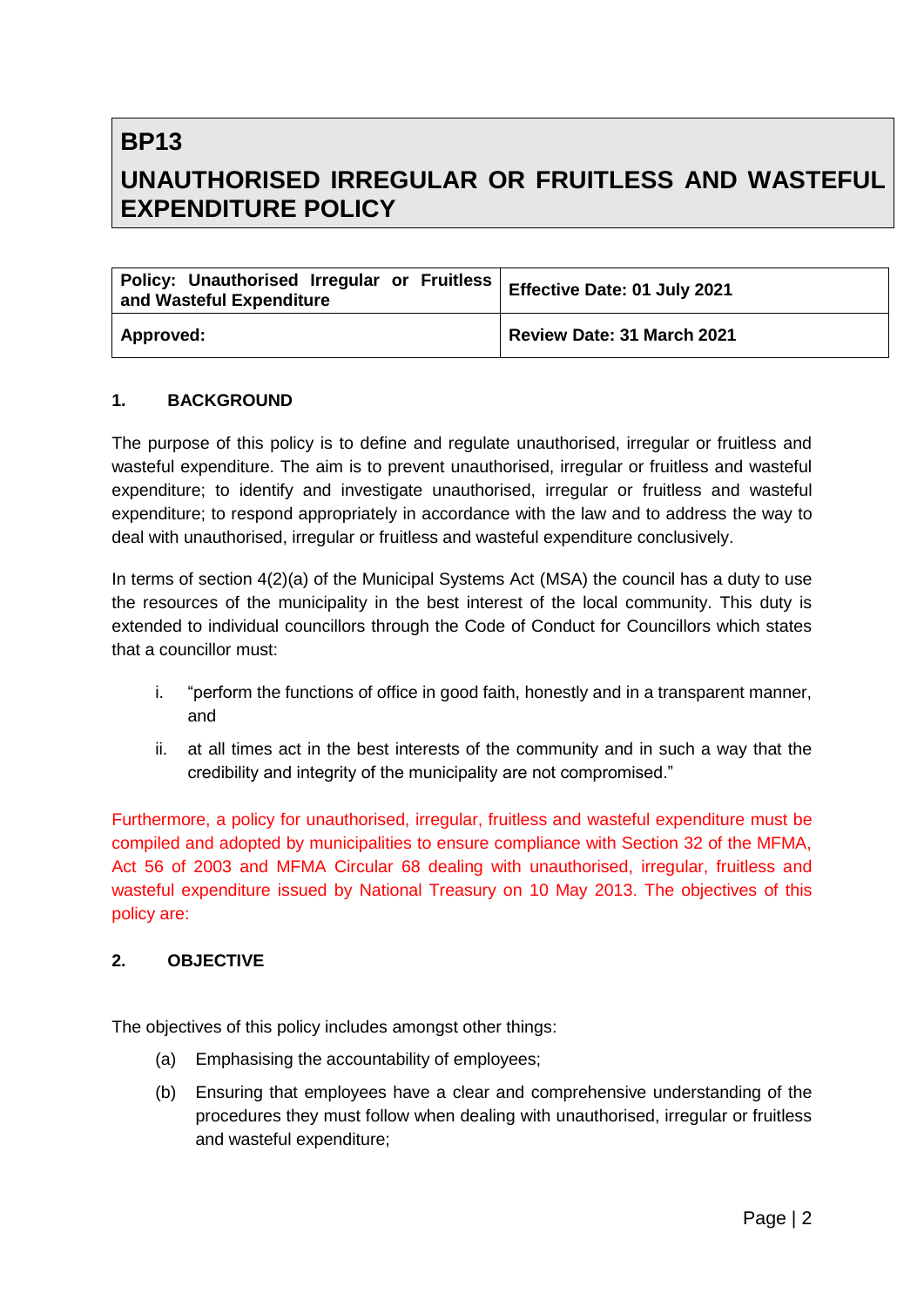- (c) Ensuring that resources made available to employees are utilised efficiently, effectively, economically and for authorised official purposes;
- (d) Ensuring that the Municipality's resources are managed in compliance with the MFMA, the Municipal Budget and Reporting Regulations and other relevant legislation; and
- (e) Ensure that irregular, unauthorised or fruitless and wasteful expenditure is detected, processed, recorded, and reported timeously.

#### **3. DEFINITIONS**

**"allocation"**, in relation to a municipality, means –

- (a) a municipality's share of the local government's equitable share referred to in section 214(1)(a) of the Constitution;
- (b) an allocation of money to a municipality in terms of section  $214(1)(c)$  of the Constitution;
- (c) an allocation of money to a municipality in terms of a provincial budget; or
- (d) any other allocation of money to a municipality by an organ of state, including by another municipality, otherwise than in compliance with a commercial or other business transaction;

**''fruitless and wasteful expenditure''** means expenditure that was made in vain and would have been avoided had reasonable care been exercised. *The phrase 'made in vain' indicates that the municipality derived no value for money from the expenditure or the use of other resources.* Fruitless and wasteful expenditure must fulfil both the conditions in the definition, namely, that it was made in vain and it would have been avoided had reasonable care been exercised.

**''irregular expenditure''**, in relation to a municipality or municipal entity, means —

- (a) expenditure incurred by a municipality or municipal entity in contravention of, or that is not in accordance with, a requirement of the MFMA, and which has not been condoned in terms of section 170;
- (b) expenditure incurred by a municipality or municipal entity in contravention of, or that is not in accordance with, a requirement of the Municipal Systems Act, and which has not been condoned in terms of that Act;
- (c) expenditure incurred by a municipality in contravention of, or that is not in accordance with, a requirement of the Public Office-Bearers Act, 1998 (Act No. 20 of 1998); or
- (d) expenditure incurred by a municipality or municipal entity in contravention of, or that is not in accordance with, a requirement of the supply chain management policy of the municipality or entity or any of the municipality's by-laws giving effect to such policy, and which has not been condoned in terms of such policy or by-law,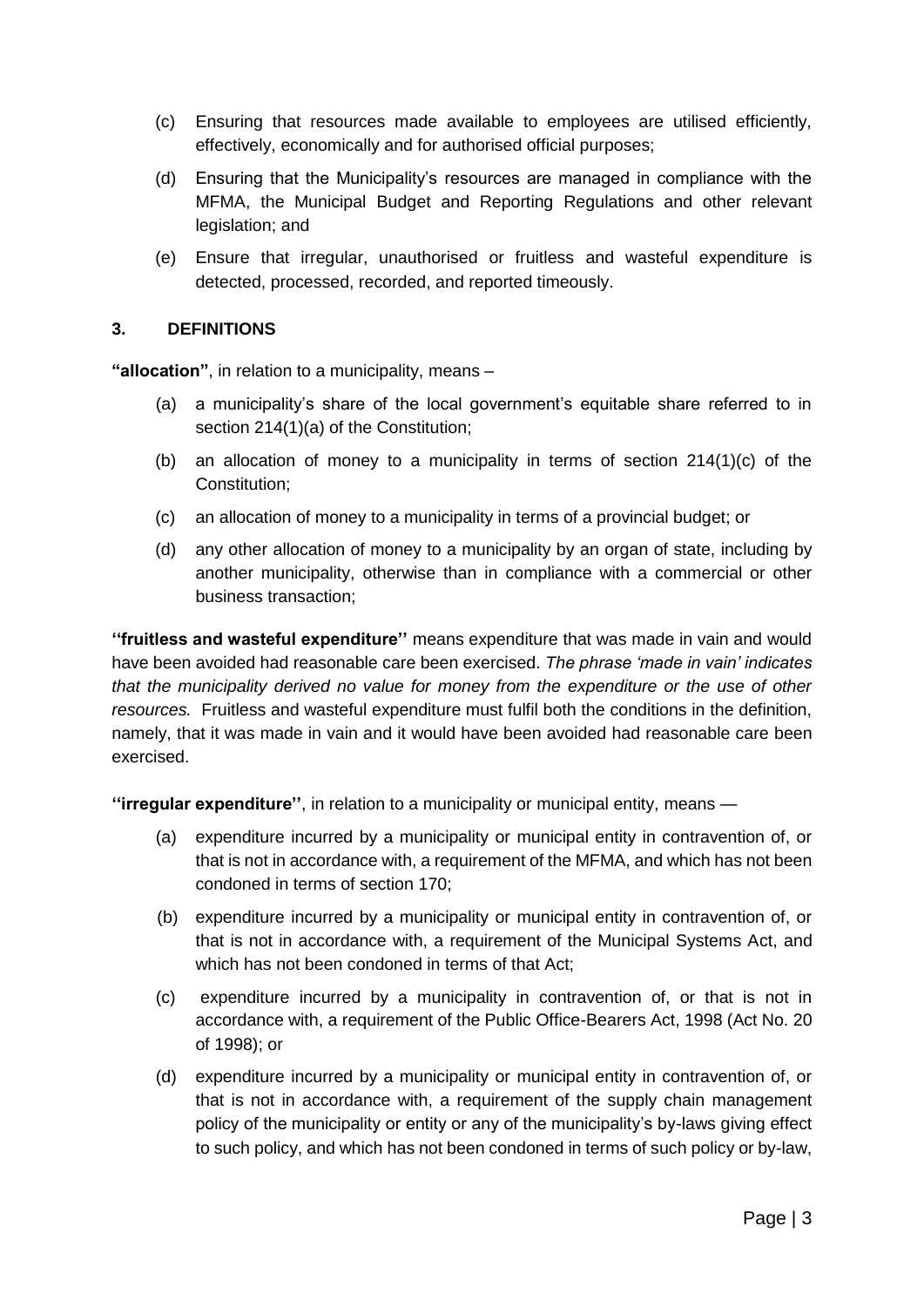but excludes expenditure by a municipality which falls within the definition of ''unauthorised expenditure".

#### **''overspending''** –

- (a) In relation to the budget of a municipality, means causing the operational or capital expenditure incurred by the municipality during financial year to exceed the total amount appropriated in that year's budget for its operational or capital expenditure as the case may be;
- (b) In relation to a vote, means causing expenditure under the vote to exceed the amount appropriated for that vote; or
- (c) In relation to expenditure under section 26, means causing expenditure under that section to exceed the limits allowed in subsection (5) of that section.

**''unauthorised expenditure''**, in relation to a municipality, means any expenditure incurred by a municipality otherwise than in accordance with section 15 or 11(3) of the MFMA, and includes —

- (a) overspending of the total amount appropriated in the municipality's approved budget;
- (b) overspending of the total amount appropriated for a vote in the approved budget;
- (c) expenditure from a vote unrelated to the department or functional area covered by the vote;
- (d) expenditure of money appropriated for a specific purpose, otherwise than for that specific purpose;
- (e) spending of an allocation referred to in paragraph (b), (c) or (d) of the definition of ''allocation'' in the MFMA otherwise than in accordance with any conditions of the allocation; or
- (f) a grant by the municipality otherwise than in accordance with the MFMA.

**''Vote''** means –

- (a) One of the main segments into which a budget of a municipality is divided for the appropriation of money for the different department or functional areas of the municipality; and
- (b) which specifies the total amount that is appropriated for the purposes of the department or functional area concerned.

#### **4. REGULATORY FRAMEWORK**

The following Laws and regulations, amongst others, inform this policy:

(a) Section 32 of the MFMA

(1) Without limiting liability in terms of the common law or other legislation-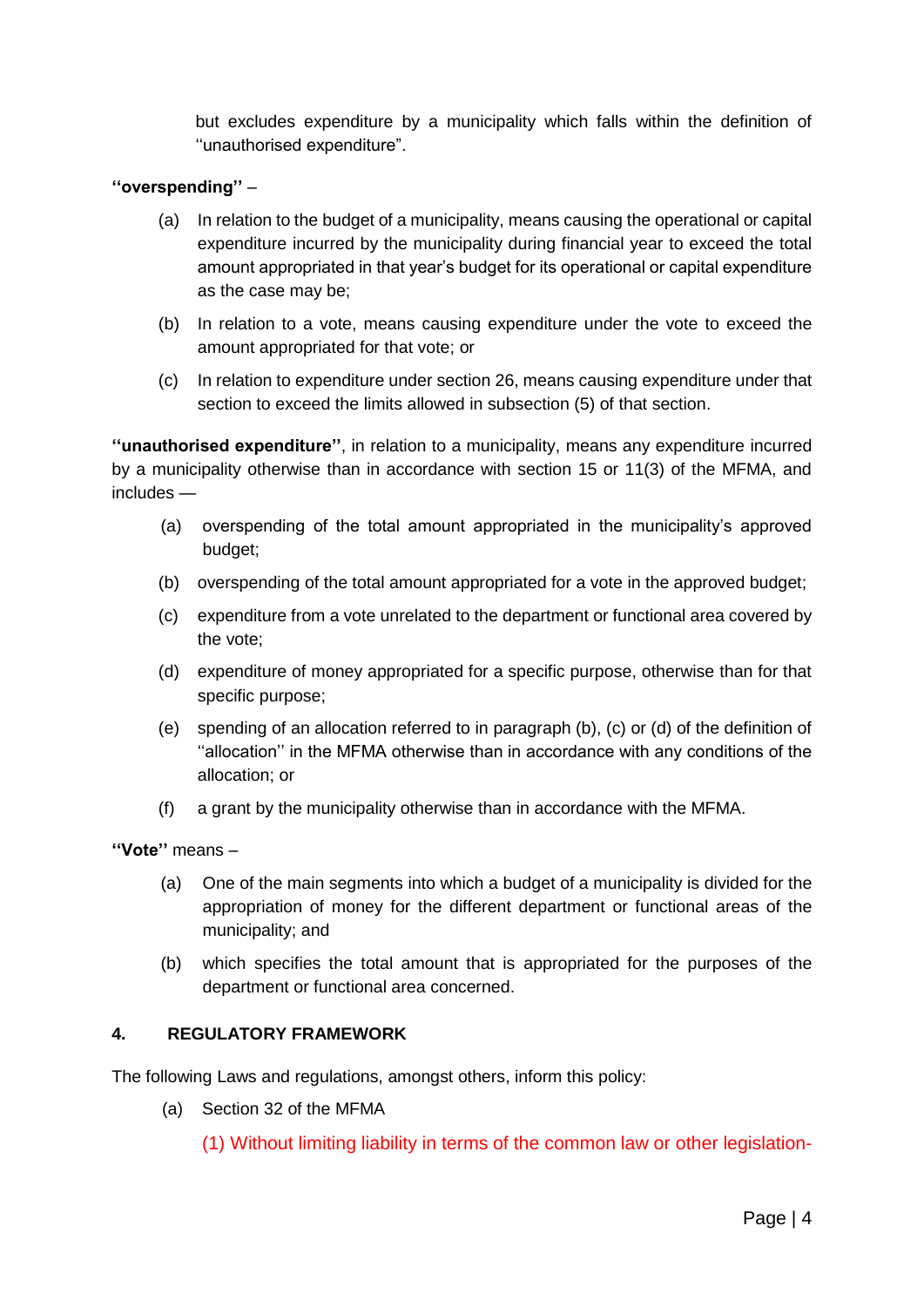(a) political office-bearer of a municipality is liable for unauthorised expenditure if that office-bearer knowingly or after having been advised by the accounting officer of the municipality that the expenditure is likely to result in unauthorised expenditure, instructed an official of the municipality to incur the expenditure;

(b) the accounting officer is liable for unauthorised expenditure deliberately or negligently incurred by the accounting officer, subject to subsection (3);

(c) any political office-bearer or official of a municipality who deliberately or negligently committed, made or authorised an irregular expenditure, is liable for that expenditure; or

(d) any political office-bearer or official of a municipality who deliberately or negligently made or authorised a fruitless and wasteful expenditure is liable for that expenditure.

(2) A municipality must recover unauthorised, irregular or fruitless and wasteful expenditure from the person liable for that expenditure unless

- (a) in the case of unauthorised expenditure, is—
	- (i) authorised in an adjustments budget; or
	- (ii) certified by the municipal council, after investigation by a council committee, as irrecoverable and written off by the council; and
- (b) in the case of irregular or fruitless and wasteful expenditure, is, after investigation by a council committee, certified by the council as irrecoverable and written off by the council.
- (3) If the accounting officer becomes aware that the council, the mayor or the executive committee of the municipality, as the case may be, has taken a decision which, if implemented, is likely to result in unauthorised, irregular or fruitless and wasteful expenditure, the accounting officer is not liable for any ensuing unauthorised, irregular or fruitless and wasteful expenditure provided that the accounting officer has informed the council, the mayor or the executive committee, in writing, that the expenditure is likely to be unauthorised, irregular or fruitless and wasteful expenditure."
- (4) Sections 170 and 173 of the MFMA
- (5) Regulations 23 and 74 of the Municipal Budget and Reporting Regulations
- (6) Relevant GRAP statements
- (7) MFMA Circular 68 of 2013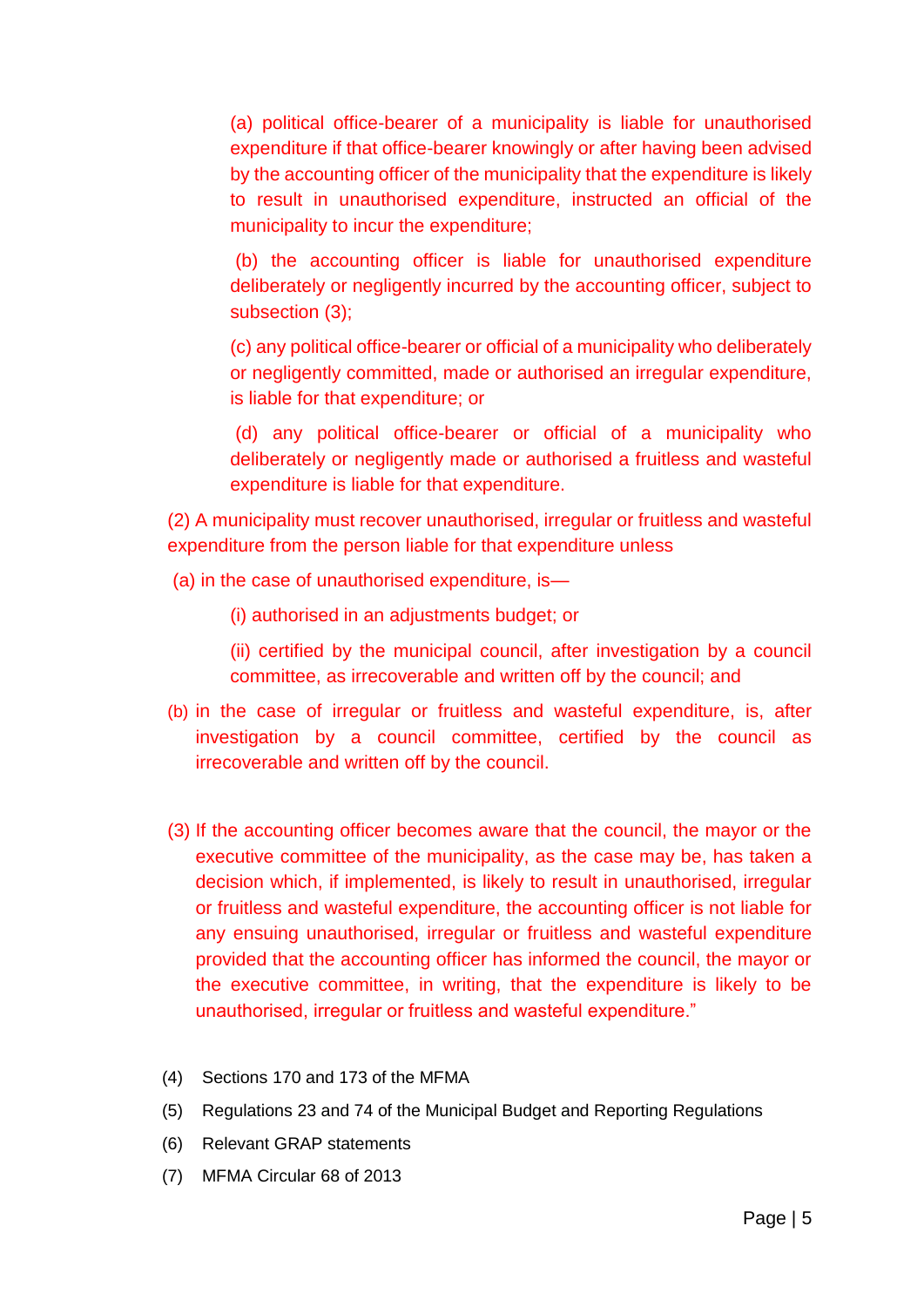#### **5. SCOPE OF APPLICATION**

This policy is relevant to all employees of the Municipality, whether full-time or part-time. Accountability of implementation of the policy however rests with the Accounting Officer of the municipality subject to respective delegations and sub- delegations of responsibility of executing certain aspects of this policy as follows:

- Identifying the identity of the person who is liable for unauthorised, irregular or fruitless and wasteful expenditure.
- Deciding on how to recover unauthorised, irregular or fruitless and wasteful expenditure from the person liable for that expenditure.
- Determining the amount of unauthorised, irregular or fruitless and wasteful expenditure to be recovered, written off or provided for.

#### **6. ROLES AND RESPONSIBILITY**

The MFMA outlines the responsibilities of the Accounting Officers which include amongst others:

- (a) To exercise all reasonable care to prevent and detect irregular, unauthorised, fruitless and wasteful expenditure and must for this purpose implement effective, efficient and transparent processes of financial and risk management.
- (b) To inform, in writing the mayor, executive committee and council, as the case may be, if a decision is taken which, if implemented, is likely to result in irregular, unauthorised, fruitless and wasteful expenditure.
- (c) On discovery of any irregular, unauthorised, fruitless and wasteful expenditure to report promptly in writing, the particulars of the expenditure to the Mayo.
- (d) The MFMA further prescribe the process that must be followed to deal with irregular, unauthorised, fruitless, and wasteful expenditure.

#### **7. PRINCIPLES OF UNATHORISED EXPENDITURE**

Essentially, "unauthorised expenditure" includes overspending on the total amount of the budget, overspending on a vote, the incurring of expenditure unrelated to a vote and the incurring of expenditure for a purpose other than the approved purpose.

#### **8. PROCESS OF DEALING WITH UNAUTHORISED EXPENDITURE**

(a) Any employee who becomes aware of, or suspects the occurrence of unauthorised expenditure must immediately report, in writing, such expenditure to the Accounting Officer or his/her delegate.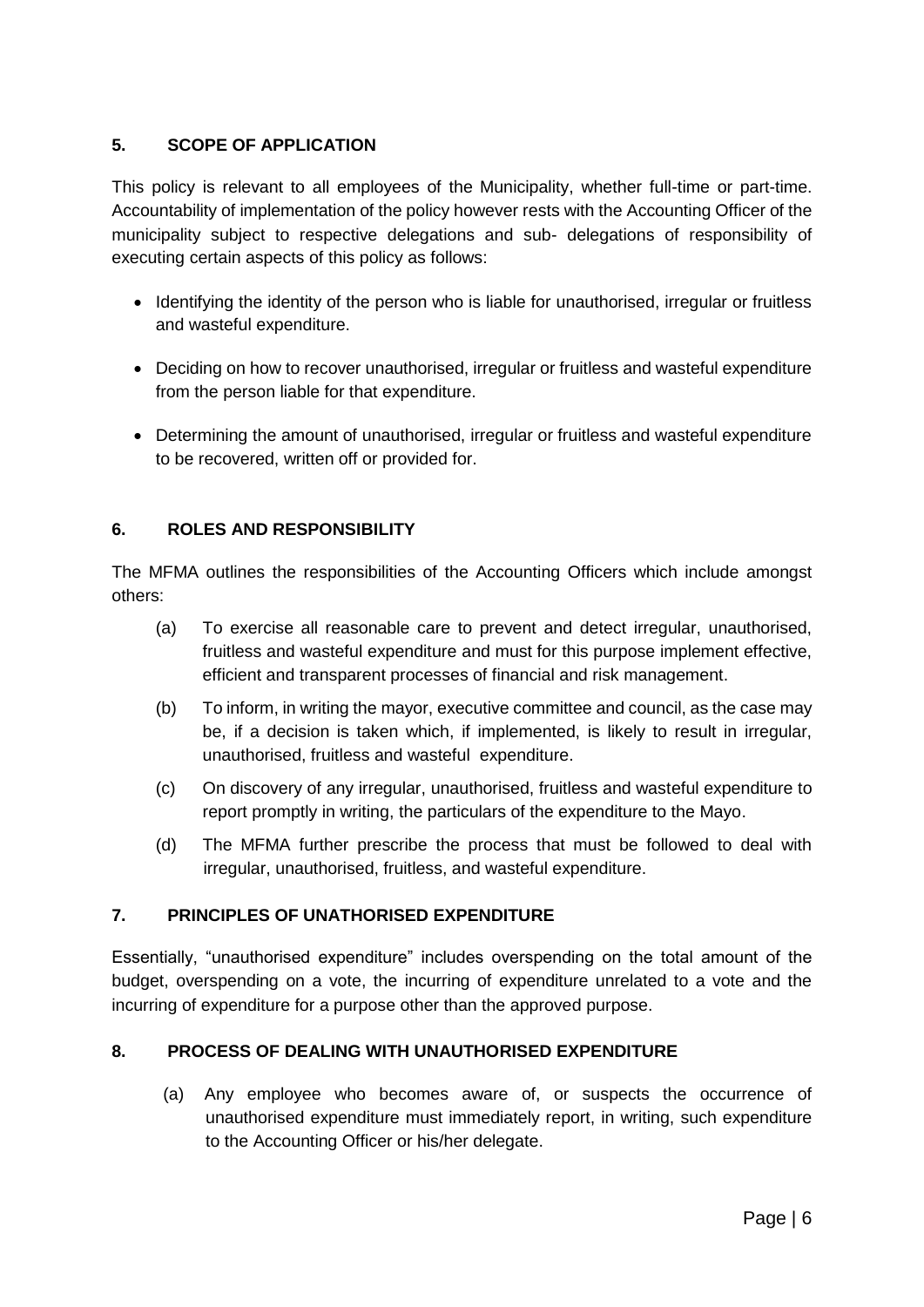- (b) On discovery of alleged unauthorised expenditure, such expenditure must be left in the account i.e. relevant vote and the Accounting Officer or his/her delegate should record the details of the expenditure in an unauthorised expenditure register. (Attached as **"Annexure 1A".)**
- (c) The accounting officer or his/her delegate must investigate the alleged unauthorised expenditure to determine whether the expenditure meets the definition of unauthorised expenditure.
- (d) During the period of investigation, the expenditure must remain in the expenditure account. The results of the investigation will determine the appropriate action to be taken regarding the expenditure.
- (e) Should the investigation reveal that the expenditure is in fact valid expenditure and therefore does not constitute unauthorised expenditure the details of the expenditure should be retained in the register for completeness purposes (and to provide an appropriate audit trail). The register must then be updated to reflect the outcome of the investigation.
- (f) If the investigation indicates that the expenditure is in fact unauthorised expenditure the Accounting Officer must immediately report, in writing, the particulars of the expenditure to the Mayor.
- (g) If council subsequently condones the unauthorised expenditure, the municipality requires no further action as the amount has already been expensed in the statement of financial performance. The register should be updated to reflect the fact that the unauthorised expenditure was condoned.
- (h) If however, the council does not condone the amount, the accounting officer must take effective and appropriate action to recover the amount from the responsible person.

#### **9. AUTHORISING UNAUTHORISED EXPENDITURE**

In considering authorisation of unauthorised expenditure, council must consider the following factors:

- (i) Has the matter been referred to Council for a determination and decision?
- (ii) Has the nature, extent, grounds and value of the unauthorised expenditure been submitted to Council?
- (iii) Has the incident been referred to a council committee for investigation and recommendations?
- (iv) Has it been established whether the accounting officer or official or public office bearer that made, permitted or authorised the unauthorised expenditure acted deliberately or in a negligent or grossly negligent manner?
- (v) Has the accounting officer informed Council, the mayor or the executive committee that a particular decision would result in an unauthorised expenditure as per section 32(3) of the MFMA?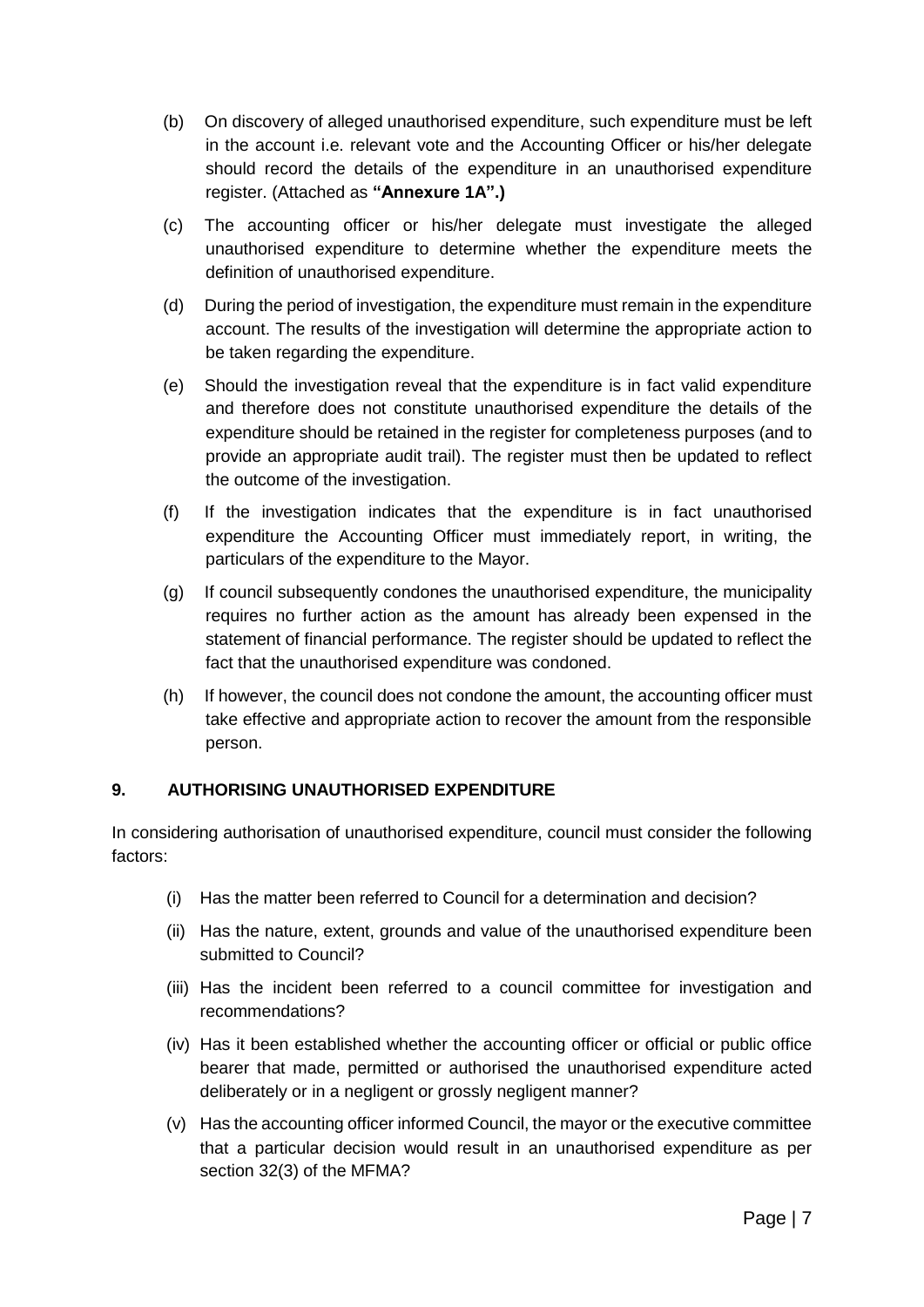- (vi) Are there good grounds shown as to why an unauthorised expenditure should be authorised? For example:
	- $\circ$  the mayor, accounting officer or official was acting in the best interests of the municipality and the local community by making and permitting unauthorised expenditure;
	- $\circ$  the mayor, accounting officer or official was acting in good faith when making and permitting unauthorised expenditure; and
	- $\circ$  the municipality has not suffered any material loss as a result of the action.

In these instances, the council may authorise the unauthorised expenditure. If unauthorised expenditure is approved by council, there would be no further consequences for the political office-bearers or officials involved in the decision to incur the expenditure.

#### **Adjustments budgets to authorise unauthorised expenditure:**

Council may authorise unauthorised expenditure in an adjustments budget. This can be addressed in three different adjustments budgets as follows:

- (a) *Adjustments budget for unforeseen and unavoidable expenditure:* An adjustments budget to allow council to provide ex post authorisation for unforeseen and unavoidable expenditure that was authorised by the mayor in terms of section 29 of the MFMA must be tabled in council at the "*first available opportunity*" or within the 60 days after the expenditure was made. Should either of these timeframes be missed, the unforeseen and unavoidable expenditure must be treated in the same manner as any other type of unauthorised expenditure, and may still be authorised in one of the other adjustments budgets process described below.
- (b) *Main adjustments budget*: Council may authorise unauthorised expenditure in the Municipal Budgets and Reporting Regulations Schedule B and Municipal Standards Charts of Accounts ADJB and PRAD of adjustments budget which may be tabled in council "at any time after the mid-year budget and performance assessment has been tabled in the council, but not later than 28 February of the current year". Where unauthorised expenditure from this period is not identified or investigated in time to include in this adjustments budget, it must be held over to the following adjustments budget process noted below.
- (c) *Special adjustments budget to authorise unauthorised expenditure: C*ouncil may authorise unauthorised expenditure in a special adjustments budget tabled in council when the mayor tables the annual report. This special adjustment budget "may only deal with unauthorised expenditure from the previous financial year which the council is being requested to authorise in terms of section 32(2)(a)(i) of the Act."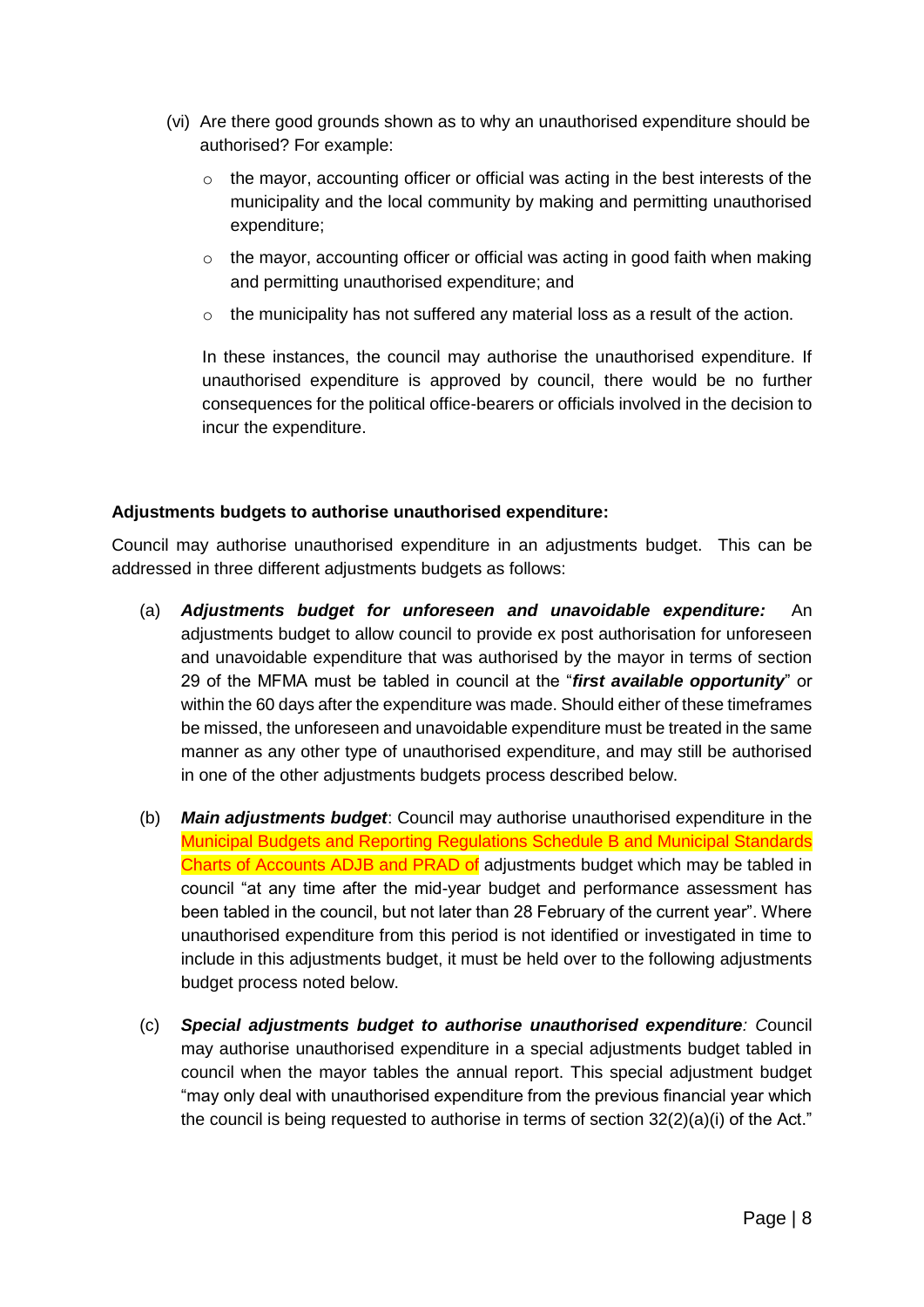#### *Types of Adjustment Budgets*

| of<br><b>Types</b><br>Adjustment<br><b>Budget</b>                        | <b>Time Frames</b>                                                                                            | Sections of MFMA and<br><b>MBRR</b>          |
|--------------------------------------------------------------------------|---------------------------------------------------------------------------------------------------------------|----------------------------------------------|
| <b>Downwards</b><br>adjustment<br>due to under-collection of<br>revenue  | Any time                                                                                                      | S. 28(2)(a)                                  |
| Main adjustments budget                                                  | Once a year $-$ between<br>tabling of the mid-year<br>and<br>28<br>assessment<br>February                     | S. 28(2)(b, d & f) Reg.<br>23(1&2)           |
| <b>Additional funds</b><br>from<br>national/<br>provincial<br>government | Sixty (60) days after the<br>approval of the relevant<br>national/provincial<br>adjustments budget            | S.28(2)(b) Reg. 23(3)                        |
| <b>Unforeseen</b><br>and<br>unavoidable expenditure                      | <b>Within</b><br>60<br>days<br><b>of</b><br>expenditure being incurred                                        | S. 28(2)I, 29(3) & 32<br>Reg. 23(4), 71 & 72 |
| Roll-over of municipal<br>funds                                          | Before 25 August                                                                                              | S. 281 Reg. 23(5)                            |
| Authorisation<br>27<br><b>of</b><br>unauthorised expenditure             | (a) In main adjustments<br>budget                                                                             | S. 28(g), 32, 127(2) Reg.<br>23(6)           |
|                                                                          | (b) After the tabling of the<br>annual report for that year<br>(seven months after the<br>financial year end) |                                              |

#### **10. RECOVERY OF UNAUTHORISED EXPENDITURE**

All instances of unauthorised expenditure must be recovered from the liable official or political office-bearer, unless the unauthorised expenditure has been authorised by council in an adjustment budget as follows:

(a) The Accounting Officer (or his/her delegate) must determine who the responsible party is, from whom the amount should be recovered. This information would normally become evident while performing the investigation.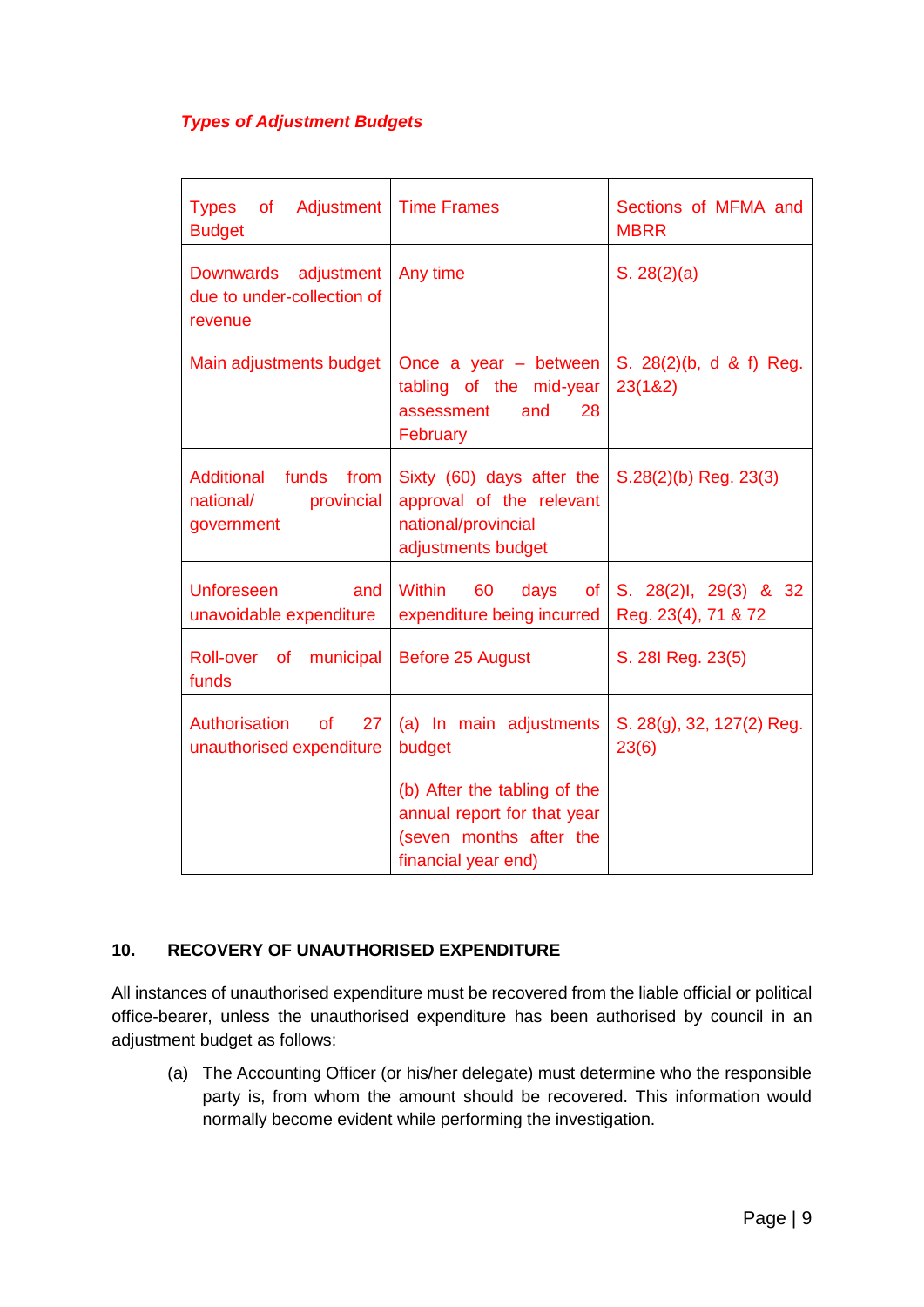(b) The Accounting Officer (or his/her delegate) must in writing request that the liable official or political office-bearer to pay the amount relating to such unauthorised expenditure within 30 days. If the person/s fails to comply with the request, the matter may be handed to the municipality's legal division for the recovery of the debt through normal debt collection process.

#### **11. IRREGULAR EXPENDITURE**

Irregular expenditure is expenditure that is contrary to the Municipal Finance Management Act (Act No. 56 of 2003), the Municipal Systems Act (Act No. 32 of 2000), the Remuneration of Public Office Bearers Act (Act No. 20 of 1998) or is in contravention of the municipality's supply chain management policy or system of delegation.

#### **Categories of irregular expenditure**

Irregular Expenditure incurred as a result of a non-compliance with a Treasury regulation, the MFMA and the municipal Supply Chain Management Policy.

#### *Example:*

Procuring of goods or services by means of quotations where the value of the goods/services exceed the set threshold as determined in the SCM policy quotations.

Irregular Expenditure incurred as a result of procuring goods or services by means of other that through competitive bids where the reason for deviating from the prescribed processes have not been recorded or approved in terms of section 17 of the SCM regulations.

Irregular Expenditure resulting from non-adherence to the delegation of authority as approved.

Irregular Expenditure incurred as a result of expenditure outside contracts or contracts expired and not extended in terms of MFMA section 116.

Expenditure resulting from non-adherence to an institution's delegation of authority is also regarded as irregular expenditure.

#### **Procedures for the condonation of irregular expenditure**

- (a) As part of the enclosed procedures, provision is made for accounting officers to forward submissions to the National Treasury or the relevant authority to request condonation for non-compliance with the MFMA or other legislation respectively. The treasury to which the submission must be forwarded will depend on the provision that was contravened. It must, however, be emphasised that submissions requesting condonation for non-compliance must contain detailed motivation as to why the irregular expenditure in question should be considered for condonation, together with steps that have been taken to avoid a recurrence of this type of irregular expenditure.
- (b) It must, however, be emphasised that submissions requesting condonation of irregular expenditure must contain detailed motivation as to why the irregular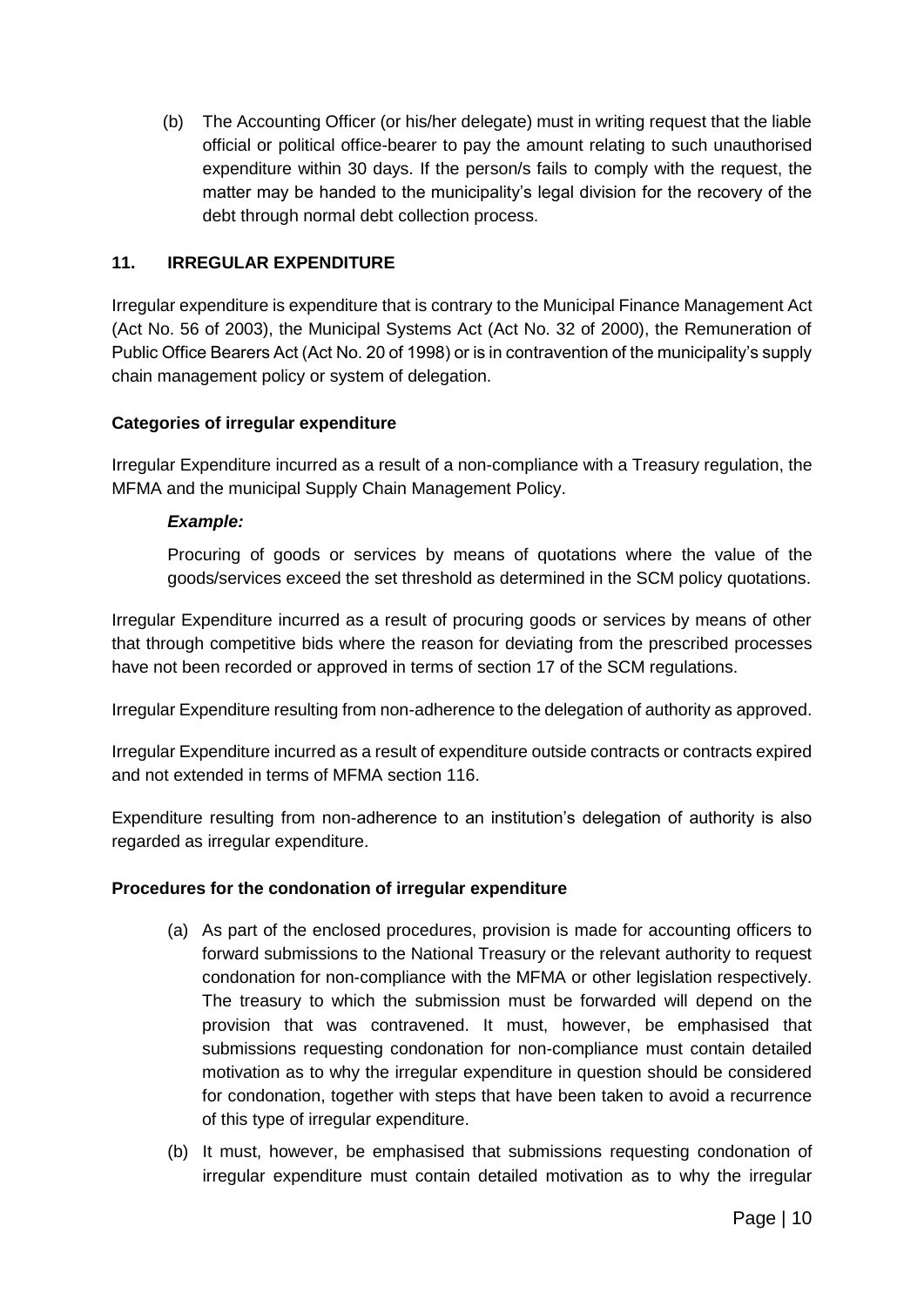expenditure in question should be considered for condonation, together with steps that have been taken to avoid a recurrence of the irregular expenditure.

- (c) If the irregular expenditure is subsequently condoned by the relevant authority, no further action is required by the department as the amount has already been expensed in the statement of financial performance. The register must be updated to reflect that the irregular expenditure was condoned and the notes to the annual financial statements must also be updated to reflect the condoned irregular expenditure.
- (d) In instances where condonation for irregular expenditure is not granted by the relevant authority, immediate steps must be taken to recover such expenditure from the relevant person, if he/she is liable in law, subject to reviewing the content of the council committee recommendations on recoverability.
- (e) If there is doubt regarding liability in law referred to in (d) above, the accounting officer must consult their in house legal services in this regard.

#### **12. FRUITLESS AND WASTEFUL EXPENDITURE**

No particular expenditure is explicitly identified by the MFMA as fruitless and wasteful.

Fruitless and wasteful expenditure is expenditure that was made in vain and would have been avoided had reasonable care been exercised.

Fruitless and Wasteful expenditure will always emanate from an action instigated by an official of the municipality that resulted in a financial loss to the institution.

Fruitless and wasteful expenditure can arise from a range of events, activities and actions to simple oversight in performing an administrative task or deliberate and un-intentional transgression of the relevant laws and regulations.

The logical approach to assess whether expenditure can be classified as fruitless and wasteful expenditure is to ask a few elementary questions prior to the spending of municipal funds such as:

#### **Did the intended spending relate to the formal powers of the municipality?**

A municipality may perform only those functions and powers conferred to it by the Constitution and relevant legislation. Any expenditure incurred relating to an act or conduct exercised outside those functions and powers will result in fruitless and wasteful expenditure notwithstanding sufficient provision has been made on the budget and correct procedures were followed in incurring the expenditure.

#### **Would the expenditure further the interest of the municipality?**

The expenditure incurred to obtain a service, inventory, and asset or to render a service, etc. must have been necessary and ideally unavoidable to enable the Municipality to exercise its functions and powers in accordance with the relevant legislation.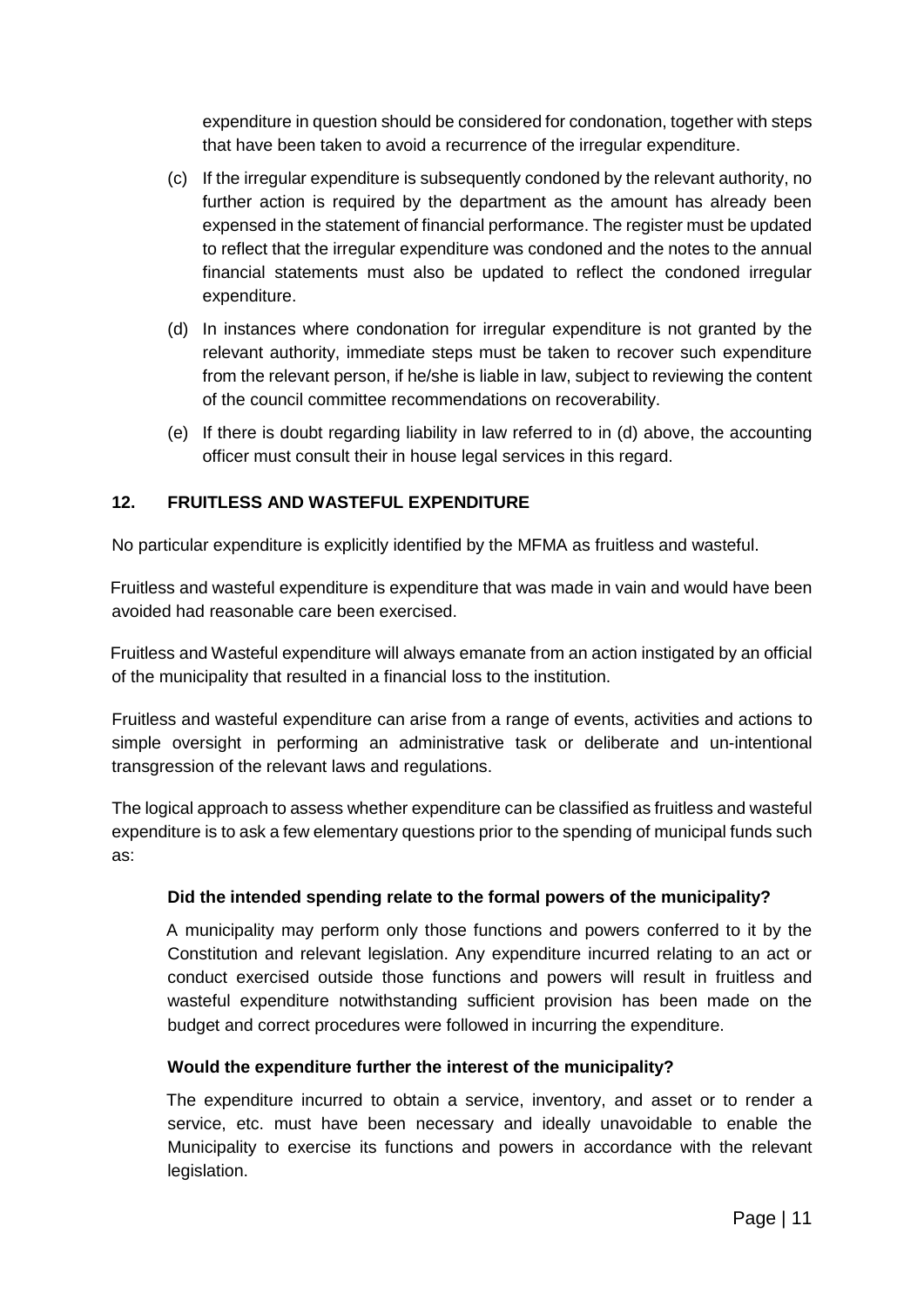#### **Was it essential to incur the intended expenditure?**

It is of paramount importance to incur expenditure only when it is really necessary or essential for purposes as mentioned above. One should be satisfied that nonincurrence of such expenditure will have a negative impact on the lawful activities of the Municipality.

#### **Was any other option perhaps available to prevent the intended expenditure or to reduce it?**

This question overlap to some extent with question above but it is more specific in the sense that it put pressure on the Municipality to apply its mind and to consider all possible options. Should it appear after the expenditure has been incurred that a more effective and perhaps a less expensive option was at the disposal of the Municipality but that it was ignored or disregarded without good cause the expense will be regarded as fruitless and wasteful.

#### **13. PROCESS OF DEALING WITH IRREGULAR OR FRUITLESS AND WASTEFUL EXPENDITURE**

- (a) Any official who becomes aware of or suspects the occurrence of irregular -or fruitless and wasteful expenditure should immediately report in writing, the particulars of such expenditure which are within his or her knowledge, to the Accounting Officer or his or her delegate;
- (b) Once the Accounting Officer or his or her delegate has received the report alleging the occurrence of irregular - or fruitless and wasteful expenditure, the details of such expenditure must be recorded in a register for irregular or fruitless and wasteful expenditure. An example of such register is attached as "Annexure A";
- (c) The Accounting Officer or his or her delegate should investigate the alleged irregular - or fruitless and wasteful expenditure to determine whether the expenditure meets the definition of irregular or fruitless and wasteful expenditure;
- (d) For accounting records purposes, during the investigation, the expenditure must remain in the expense account i.e. the vote of the department within the municipality. The results of the investigation will determine the appropriate action to be taken regarding such expenditure. Should the investigation reveal that the expenditure is not irregular - or fruitless and wasteful expenditure as defined; the details of the expenditure should be retained in the register for record purposes and to provide a full audit trail. The register must be updated to reflect the outcome of the investigation;
- (e) Should the investigation reveal that the expenditure is irregular or fruitless and wasteful expenditure as defined above, the Accounting Officer must immediately report, in writing, the particulars of such expenditure to the Mayor. The register must be updated to reflect the outcome of the investigation;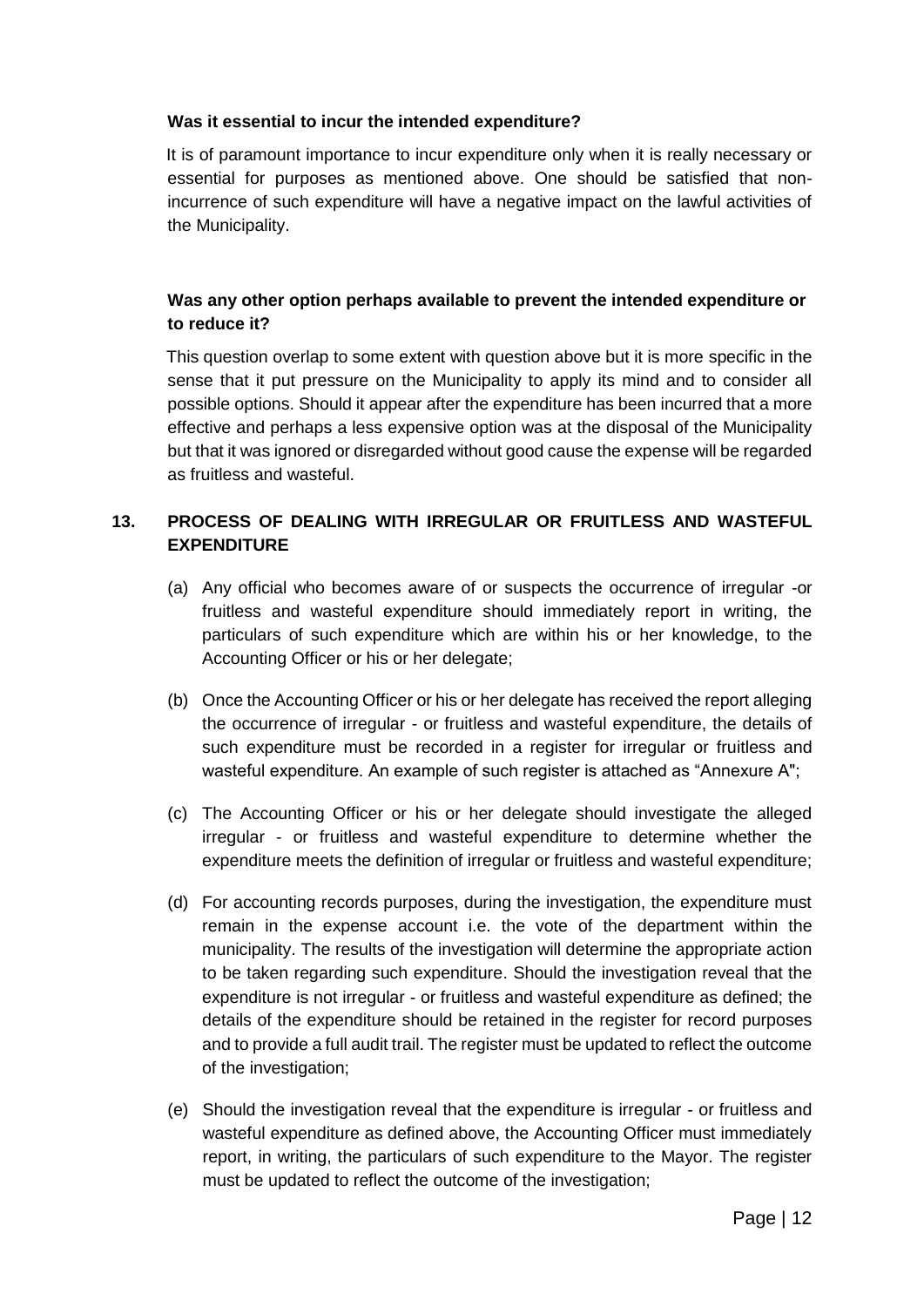- (f) The Accounting Officer must also include the expenditure in the relevant department's monthly revenue and expenditure report submitted to council in terms of the MFMA; and
- (g) For accounting records purposes, the irregular or fruitless and wasteful expenditure must be treated as an asset in the books of the municipality until such time as the expenditure is recovered from the responsible person or certified by council as irrecoverable and written off in the Annual Financial Statements.

#### **14. ROLE OF COUNCIL COMMITTEE**

In terms of section 74 the Municipal Budget and Reporting Regulations contained in Government Notice 393 of 17 April, 2009, a council committee appointed to investigate the recoverability or otherwise of any unauthorised, irregular or fruitless and wasteful expenditure must consider –

- (a) the measures already taken to recover such expenditure;
- (b) the cost of the measures already taken to recover such expenditure;
- (c) the estimated cost and likely benefit of further measures that can be taken to recover such expenditure; and
- (d) submit a motivation explaining its recommendation to the council for a final decision.

The accounting officer must provide the committee concerned with such information it may require for the purpose of conducting a proper investigation.

The aforesaid committee may only comprise councillors and should not include political office bearers of the municipality. At least 3 councillors are required to constitute a committee.

It should be noted that the council is required to pronounce by way of a resolution that the expenditure concerned is considered irrecoverable/recoverable and that it should be written off/recovered from the liable officials. This power may not be delegated by council.

An audit committee established in terms of section 166 of the Act is could be requested to assist the appointed committee with its deliberations.

#### **15. INVESTIGATIONS AND DISCIPLINARY ACTIONS**

- 15.1.1 In terms of sections 172 and 173 of the MFMA, an Accounting Officer is guilty of financial misconduct and an offence respectively if he or she:
	- (a) wilfully or negligently fails to take effective and appropriate steps to prevent unauthorised, irregular or fruitless and wasteful expenditure as required by the MFMA;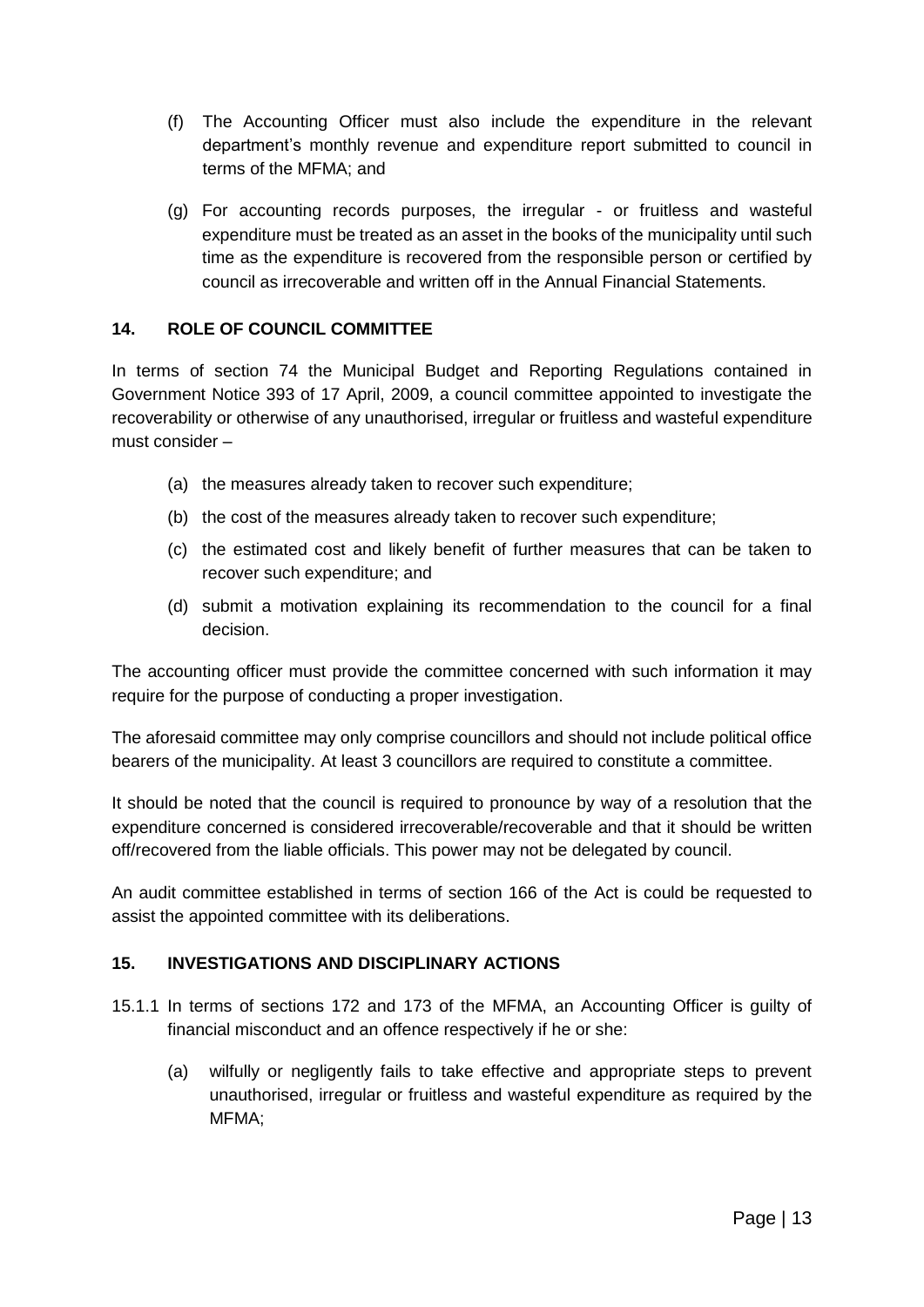- (b) fails to take effective and appropriate disciplinary steps against an official in the department who makes or permits unauthorised, irregular or fruitless and wasteful expenditure; and
- (c) fails to report unauthorised, irregular or fruitless and wasteful expenditure in terms of the MFMA.
- 15.1.2 As soon as the accounting officer becomes aware of an allegation of financial misconduct against an official, the Accounting Officer has a responsibility to ensure that the Mayor initiates an investigation into the matter and if the allegations are confirmed, holds a disciplinary hearing in accordance with the prescripts of the applicable legislation.
- 15.1.3 ln terms of section 172 of the MFMA, an official of a department to whom a duty or power has been assigned commits an act of financial misconduct if that official will fully or negligently fails to perform that duty or exercise that power in line with applicable legislation.
- 15.1.4 ln terms of the MFMA, the accounting officer must take appropriate and effective disciplinary steps against an official who makes or permits unauthorised, irregular or fruitless and wasteful expenditure.
- 15.1.5 When an accounting officer determines the appropriateness of disciplinary steps against an official in terms of applicable legislation, he or she must take into account the following:
	- (a) circumstances of the transgression;
	- (b) extent of the expenditure involved; and
	- (c) nature and seriousness of the transgression.
- 15.1.6 Ratification of minor breaches of the procurement process

The accounting officer may ratify any minor breaches of the procurement processes by an official or committee acting in terms of delegated powers or duties which are purely technical in nature provided that this provision is included in the municipality's supply chain management policy and the official or committee who committed the breach had the delegated authority to perform the function.

15.1.7 Disciplinary charges for Irregular or Fruitless and Wasteful Expenditure

If, after having followed a proper investigation, the council concludes that the political office-bearer or official responsible for making, permitting or authorising irregular expenditure did not act in good faith, then the municipality must consider instituting disciplinary action and/or criminal charges against the liable person/s.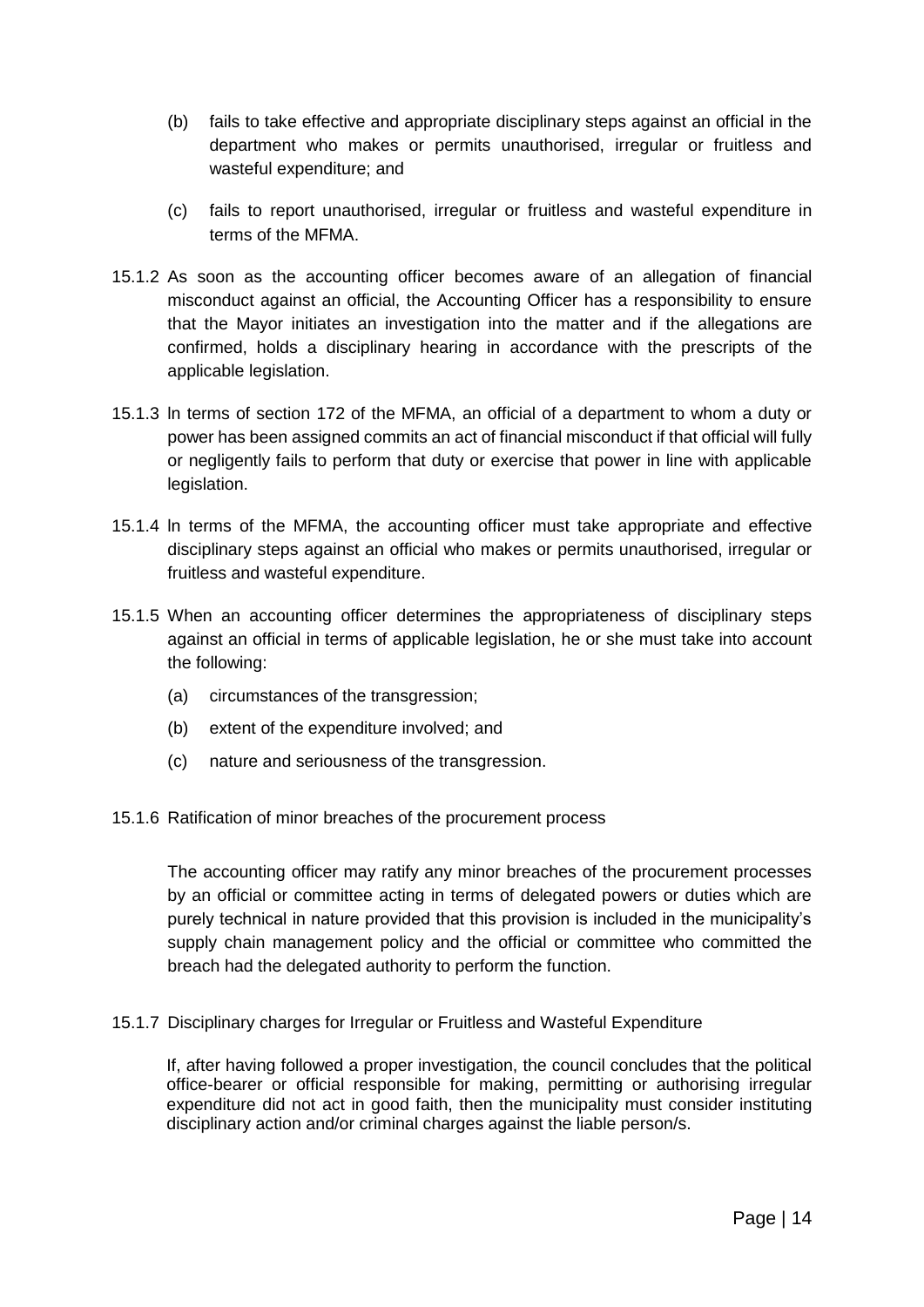If the irregular expenditure falls within the ambit of the above description, then the council, mayor or accounting officer (as may be relevant) must institute disciplinary action as follows:

- (i) *Financial misconduct in terms of section 171 of the MFMA*: in the case of an official that deliberately or negligently:
- contravened a provision of the MFMA which resulted in irregular expenditure; or
- made, permitted or authorised an irregular expenditure (due to non-compliance with any of legislation mentioned in the definition of irregular expenditure);
- (ii) *Breach of the Code of Conduct for Municipal Staff Members*: in the case of an official whose actions in making, permitting or authorizing an irregular expenditure constitute a breach of the Code; and

(iii) *Breach of the Code of Conduct for Councillors*: in the case of a political officebearer, whose actions in making, permitting or authorizing an irregular expenditure constitute a breach of the Code. This would also include instances where a councillor knowingly voted in favour or agreed with a resolution before council that contravened legislation resulting in irregular expenditure when implemented, or where the political office-bearer improperly interfered in the management or administration of the municipality.

- 15.1.8 Criminal charges arising from an act of Irregular or Fruitless and Wasteful expenditure
	- a) If, after following a proper investigation, the council concludes that the official or political office-bearer responsible for making, permitting or authorising an instance of irregular expenditure acted deliberately or negligently, then the Council must institute disciplinary procedures and lay criminal charges against the liable official or political office-bearer.
	- b) The irregular expenditure was the result of a breach of the definition of irregular expenditure it must be considered in terms of section 173 of the MFMA.

#### **16. RECOVERY**

- 16.1.1 Notwithstanding the disciplinary process, the accounting officer must identify the official who is responsible for the unauthorised -, irregular or fruitless and wasteful expenditure.
- 16.1.2 The relevant information would normally be evident from the investigation process.
- 16.1.3 The amount of the expenditure should be recovered from the official concerned by taking the following steps:
	- (a) The accounting officer must write to the official concerned and request him or her to pay the amount within 30 days or in reasonable instalments.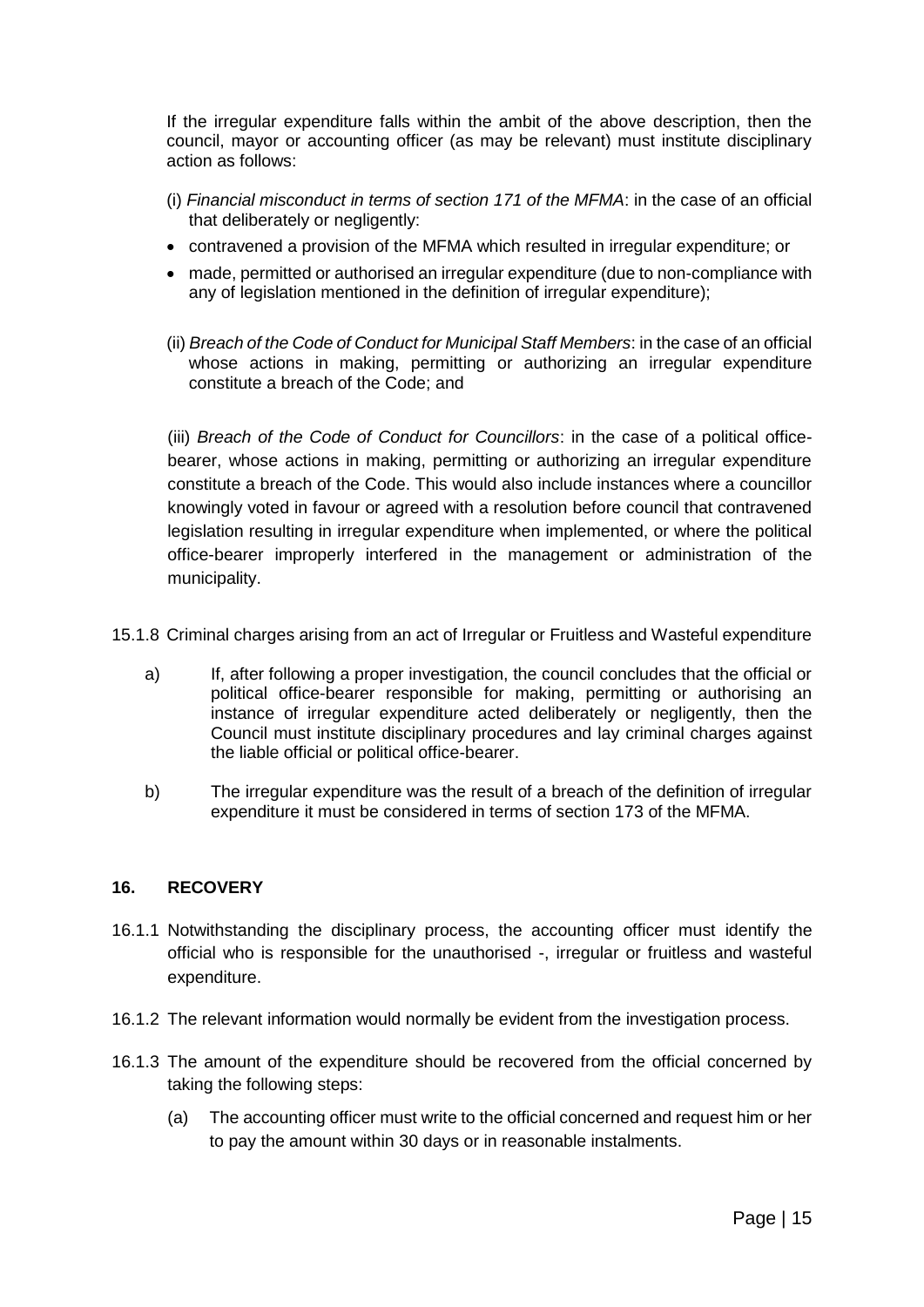- (b) Reasonable instalments will vary from case to case depending on such factors as the total amount involved and the affordability level of the official concerned.
- (c) The accounting officer is expected to apply his or her discretion judiciously.
- 16.1.4 Should the official refuse or fail to pay as requested, the matter may be referred to an attorney for recovery.
- 16.1.5 lf the amount is not recoverable, the accounting officer may request council to certify the debt as irrecoverable and write it off in terms of the municipal adopted policy.
- 16.1.6 All instances of irregular expenditure must be recovered from the liable official or political office-bearer, unless the expenditure is certified by the municipal council, after investigation by a council committee, as irrecoverable and is written off by the council.
- 16.1.7 Irregular expenditures resulting from breaches of the Public Office-Bearers Act is an exception in that the irregular expenditure must be recovered from the political officebearer to whom it was paid, who might not have been responsible for making, permitting or authorising the irregular expenditure.
- 16.1.8 Once it has been established who is liable for the irregular expenditure, the accounting officer must in writing request that the liable political office-bearer or official pay the amount within 30 days or in reasonable instalments. If the person fails to comply with the request, the matter must be recovered through the normal debt collection process of the municipality.

#### **17. REPORTING**

The accounting officer must comply with the following reporting requirements: attached as "Annexure 1A";

- 17.1.1 Immediately upon discovery of unauthorised, irregular or fruitless, and wasteful expenditure, the accounting officer must report the details of the unauthorised, irregular or fruitless, and wasteful expenditure to the Mayor. The report must include the following details:
	- (a) amount of the unauthorised, irregular or fruitless and wasteful expenditure;
	- (b) name of the vote from which the expenditure was made;
	- (c) reason why the unauthorised, irregular or fruitless and wasteful expenditure could not be avoided;
	- (d) name and title of the responsible official;
	- (e) details of any recovery steps taken or to be taken by the municipality; and
	- (f) details of any disciplinary steps taken or to be taken by the municipality.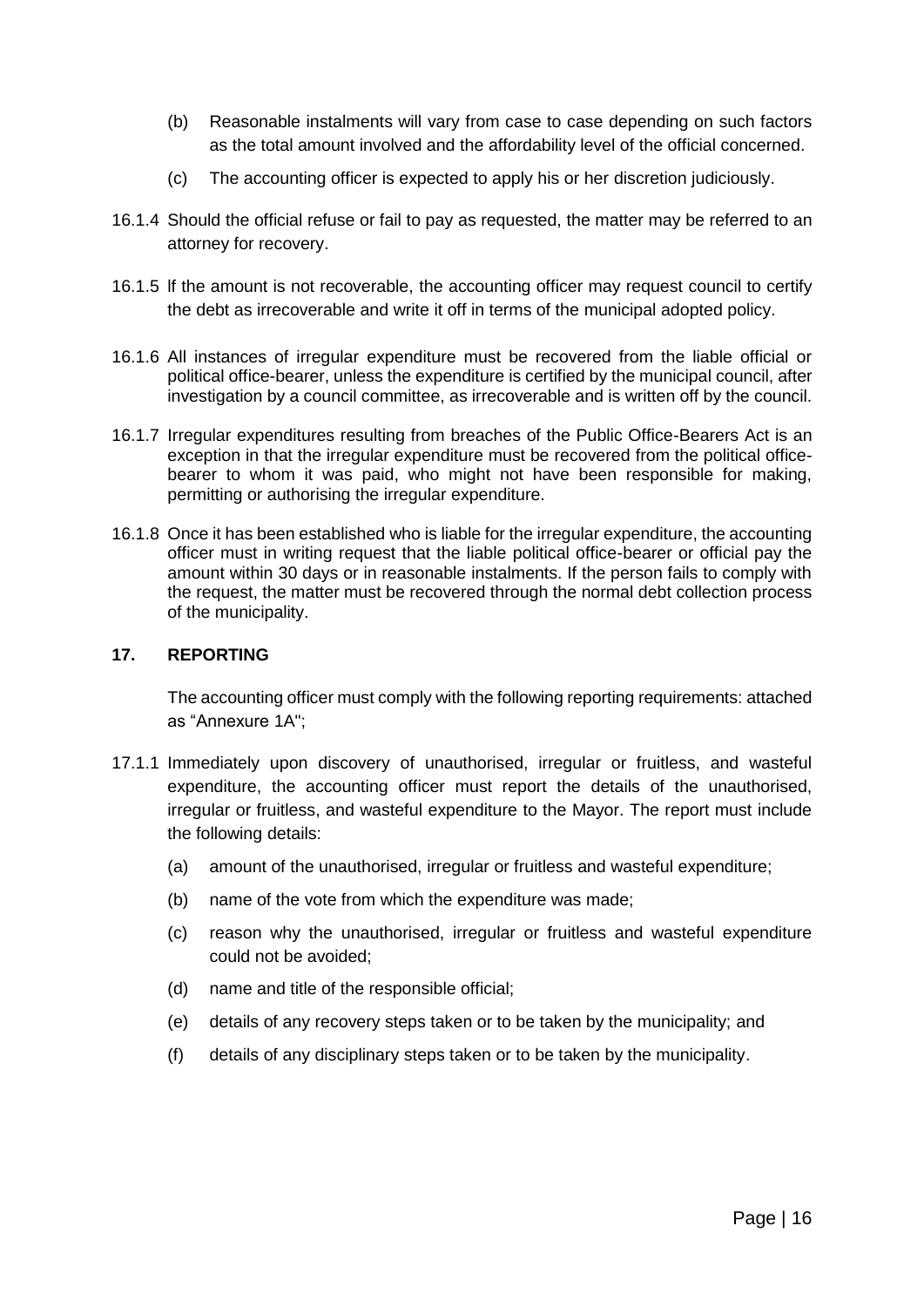- 17.1.2 The accounting officer must also include the expenditure in the relevant department's monthly revenue and expenditure report submitted to the Council in terms of the MFMA;
- 17.2 All unauthorised, irregular or fruitless and wasteful expenditure must be reported as a note to the annual financial statements.
- 17.3 The Accounting Officer must record the reasons for any deviations in terms of SCM regulations and report to the next Council meeting and disclose this expenditure in a note to the annual financial statements.

#### **18. REGULAR REVIEW OF THE UNAUTHORISED IRREGULAR, OR FRUITLESS AND WASTEFUL EXPENDITURE REGISTER.**

The unauthorised, irregular or fruitless and wasteful expenditure register should be reviewed on a monthly basis by the chief financial officer of the municipality. This review will ensure that unauthorised -, irregular or fruitless and wasteful expenditure are adequately disclosed, dealt with, recorded and that no mathematical errors exists.

#### **19. ACCOUNTING TREATMENT OF UNAUTHORISED, IRREGULAR OR FRUITLESS AND WASTEFUL EXPENDITURE.**

- (a) Unauthorised, irregular or fruitless and wasteful expenditure identified during one financial period, but not paid in the specific period should be recorded in the following financial year.
- (b) The cumulative unauthorised, irregular or fruitless and wasteful expenditure incurred at financial year end should be adequately and appropriately disclosed in the financial statements of the municipality.
- (c) Recognition and measurement of unauthorised, irregular or fruitless and wasteful expenditure shall be treated in terms of the latest available guidelines for the compilation of the Annual Financial Statements issued to municipalities by National Treasury on an annual basis and be in line with the latest GRAP requirements.

#### **DISCLOSURE OF UNAUTHORISED, IRREGULAR OR FRUITLESS AND WASTEFUL EXPENDITURE**

a) MFMA section 125 require accounting officers to disclose in the notes to the Annual Financial Statements of the municipality particulars of any material unauthorised, irregular or fruitless and wasteful expenditure incurred during the financial year.

Particulars of any criminal or disciplinary steps taken as a result of such unauthorised, irregular or fruitless and wasteful expenditures should be disclosed in the notes to the Annual Financial Statements.